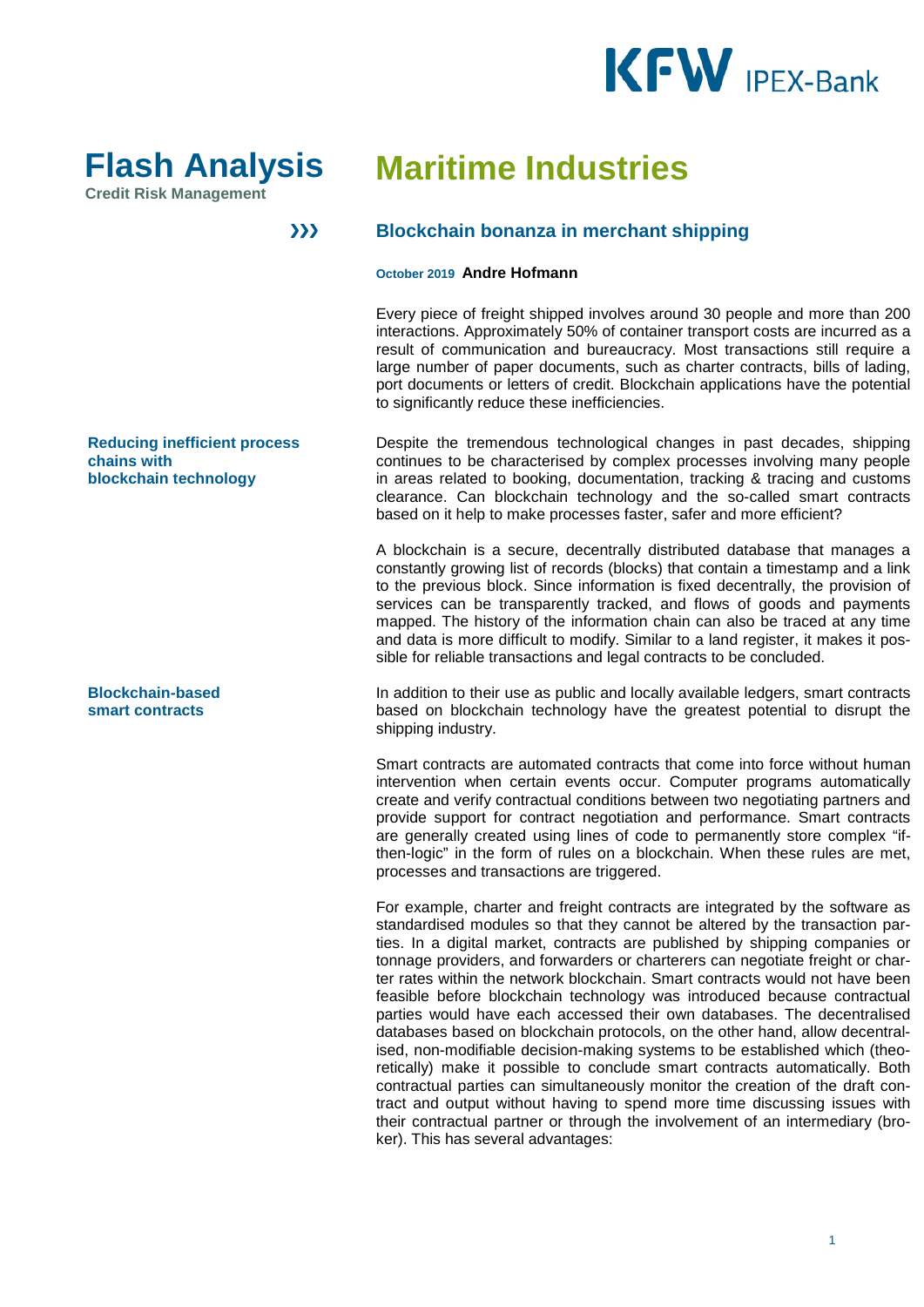

## **Advantages of using smart contracts in shipping**

### Fast processing and turnaround times

Real-time exchange of information: processes that previously spanned several weeks can be completed in minutes. More transparency

The elimination of intermediaries and the fact that all contractual parties have access to the relevant information mean that barriers to market entry are lowered while competitive intensity – all else being equal – increases. Greater security and lower rates of error

There is no central point of attack for the encrypted data because the blockchain is comprised of a network of many computers. Since the stored information is permanent and cannot be altered, the risk of fraud and modification is significantly reduced. The increasing degree of automation in contract creation reduces the number of errors even more.

#### Cost savings

The bulk of trade finance costs are related to documentation expenses, procedural delays and discrepancies. These can be significantly reduced or completely eliminated. Substituting the costs of intermediaries with lower blockchain costs also has a positive impact.

In maritime industries, many pilot projects have been initiated in recent years to integrate the technology into existing business sectors and the regulatory framework. The following table provides a synoptic overview of the most important projects:

| <b>FOCUS</b>                           |                                                                                    | <b>BLOCKCHAIN SOLUTION</b>                                                                                                                                                                       |
|----------------------------------------|------------------------------------------------------------------------------------|--------------------------------------------------------------------------------------------------------------------------------------------------------------------------------------------------|
|                                        |                                                                                    |                                                                                                                                                                                                  |
| Marine Transport Interna-              | Integration of partners                                                            | Synchronous transfer of information to suppliers, shipping agents, loading points, customs,                                                                                                      |
| tional (MTI)                           | within the supply chain                                                            | terminals with the Container Streams system                                                                                                                                                      |
| Maersk, IBM                            | Digital platform applications                                                      | TradeLens uses IBM blockchain as the basis for a digital supply chain that spans the complete<br>supply chain. Real-time monitoring and access to shipping data/documents.                       |
| Everledger                             | Traceability and<br>transparency                                                   | Blockchain application to track the transport of diamonds                                                                                                                                        |
| APL/K&N/AB IBev/                       | Cost reduction and                                                                 | 80% reduction in data input. Digital bill of lading saves several hundred million euros per year                                                                                                 |
| Accenture and customs<br>authority     | transparency                                                                       | as customs inspection is easier.                                                                                                                                                                 |
| MOL/NYK/K-Line<br>and NTT Data         | Digital platform applications                                                      | Shared trading platform based on blockchains increases the exchange of information and<br>efficiency                                                                                             |
| Oceanos Foundation                     | Various areas in shipping                                                          | Trading platform for ship bookings                                                                                                                                                               |
| Wave bl ZIM                            | Integration of supply chain<br>partners through digital bill of<br>lading platform | Blockchain application to make Bill of Lading (BoL) data transparent and usable. Electronic<br>bills of lading make it possible to process 2 transactions in 2 hours (previously: several weeks) |
| Port of Ant-                           | Network created among                                                              | Blockchain application to release containers and exchange contractual information / trade                                                                                                        |
| werp/Rotterdam/Singapor                | supply chain partners                                                              | transactions in the regional supply chain                                                                                                                                                        |
| e PSA, T-Mining, MSC,<br>ABN Amro, PIL | Container handling                                                                 |                                                                                                                                                                                                  |
| Zeaborn Blockbox                       | Maritime security                                                                  | VDR data captured in blockchain network via satellite and real-time, on-shore analysis.                                                                                                          |
| Maersk, Microsoft, EY,<br>Guardtime    | Hull insurance                                                                     | Insurwave enables fast and reliable claims reporting / customised, individual policies                                                                                                           |

**Industry-specific and regulatory challenges inhibit scaling** 

It becomes clear that, thanks to (cloud-based) blockchain technology, data is permanently stored and made available, so that security and efficiency within the supply chain can be increased for all those involved.

Capitalising on the efficiency potentials will depend above all on as many supply chain actors as possible being willing to share and exchange data automatically. Particularly in highly standardised transport markets, such as container transport, some players are not interested in full transparency, so as to achieve price differentiation.

In addition, the contractual conditions on the freight, charter and S&P markets are characterised by special features such as ship mortgage and registration, regulations related to lay times (demurrage costs), INCO trade clauses, etc., which can lead to problems that cannot be solved by standardised solutions. Another challenge is that ships usually operate in different legal zones.

This is very difficult to map in a blockchain system that does not allow any intervention. These special features would have to be taken into account in